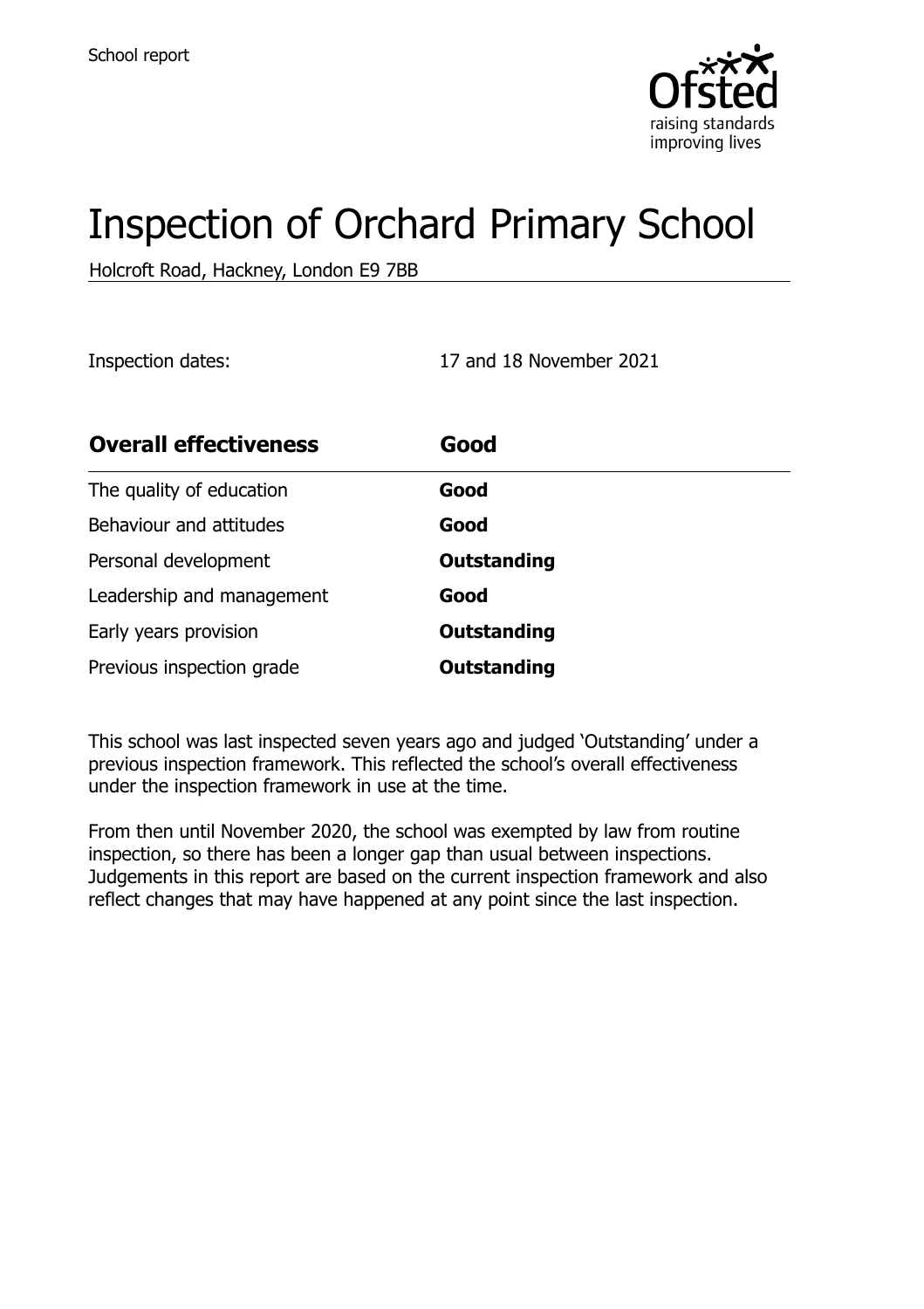

# **What is it like to attend this school?**

Pupils play well with each other during break times. They enjoy the many activities set up outside. Older pupils engage with and support younger pupils in the playground. They are kind and patient with them. Adults on duty join in with activities and have positive interactions with pupils.

Pupils say bullying is rare and is dealt with seriously by staff. They are safe and taught how to keep safe online. Peers who are elected as digital leaders support them with online safety. Pupils use the 'problem and praise' box in their classroom to report any worries. They can also confide in a trusted adult.

A wealth of extra curriculum activities is on offer for all pupils. Pupils take part in clubs such as chess, karate and gardening. They enjoy school visits and are particularly excited about their residential trips in Year 5 and 6.

Pupils are taught all subjects in the national curriculum. They start to learn Spanish in the nursery and become confident in the language as they move up the school. They can apply to be language ambassadors or class language captains. Pupils enjoy their weekly music lessons. Many pupils choose to join the school choir and have extra lessons in additional instruments such as drumming, violin, guitar and keyboard.

#### **What does the school do well and what does it need to do better?**

The teaching of reading is very strong. School leaders have created a detailed phonics programme. It is taught consistently from Nursery through to Year 2. Pupils falling behind are identified quickly. Staff are then deployed to work with those pupils. Interventions are well planned and pupils make rapid progress. Training for all staff is regular. Experienced teachers model sessions and team-teach with other staff. Staff promote a love of reading across the school. They read daily to their class and expose pupils to high-quality texts. As a result, pupils can talk about their favourite authors and books with enthusiasm.

Leaders have made curriculum design a priority. Their curriculum is ambitious for all pupils, including those with special educational needs and/or disabilities. They have clearly identified the subject knowledge they want covered. In most subjects, pupils build on this knowledge as they move up the school. Older pupils can refer to learning from previous years. For example, they can remember learning Spanish songs in the Nursery, moving on to numbers in Year 1. They are now writing in full sentences and using conjunctions. In music, new skills and knowledge are taught systematically from early years through to Year 6 in a logical progression. This helps pupils to become confident musicians.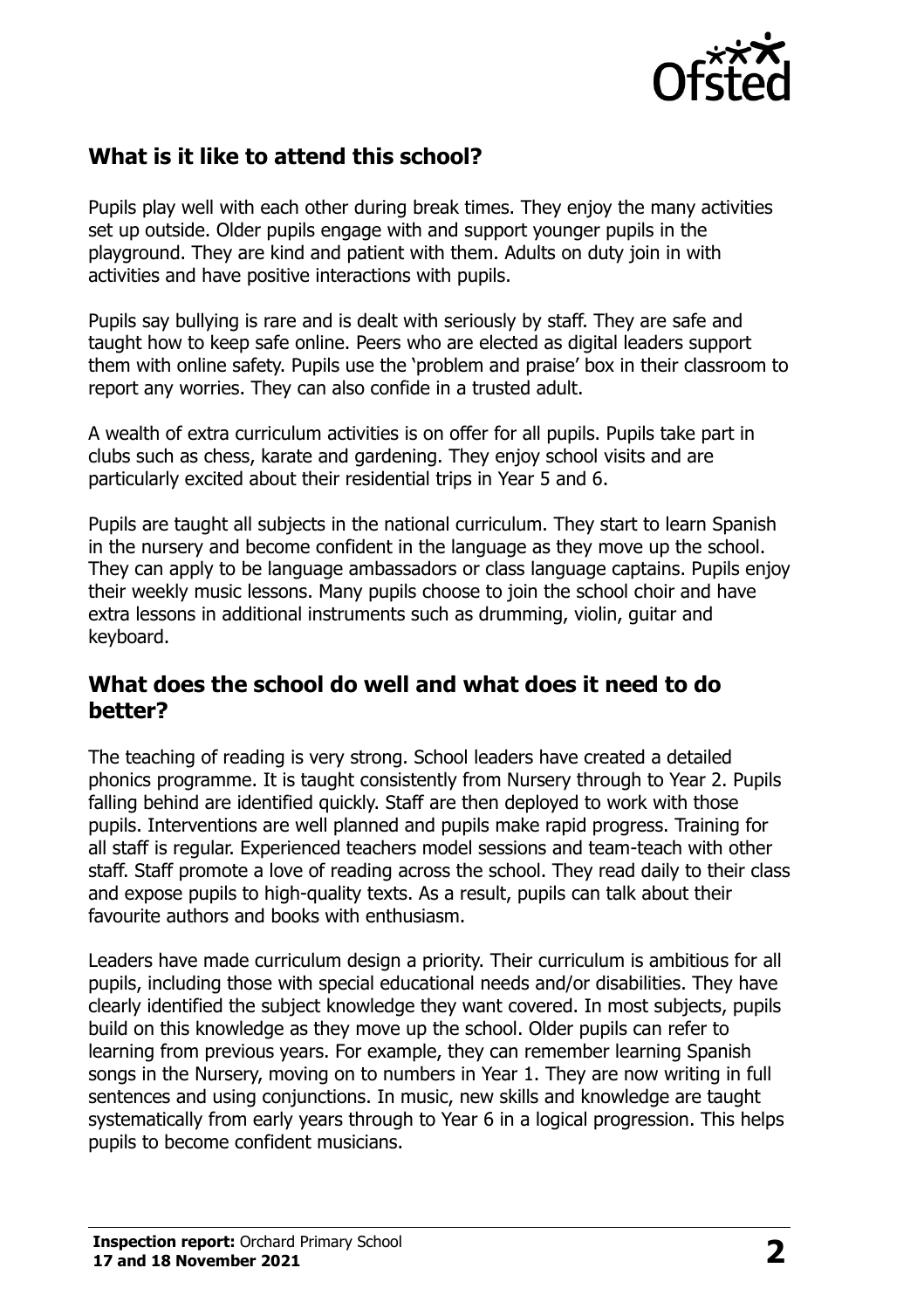

In history, pupils show good understanding. They discuss similarities and differences across periods of time. They make links across topics to larger themes such as invaders. They can give examples of how the Anglo Saxons, Vikings and Romans invaded Britain in different ways. Similar improvements to those made in the history curriculum are now being undertaken in geography. In mathematics, the curriculum also helps pupils to build knowledge over time. In computing, curriculum plans are in place and lessons are well resourced, but teachers are not always clear of the links they need to make to prior learning. As a result, pupils struggle to remember them. Assessment procedures in computing are not as established as they are in other subjects.

Staff are given regular, bespoke professional development. Subject-specific training is delivered in house and through links with the other federation schools. Expectations are high for all pupils and staff. Leaders have structures in place to support well-being. Despite this, some said that they struggle with workload and report being overwhelmed. Leaders, including governors, do not always act quickly enough to implement support for individuals where need is identified.

Pupils' behaviour is well managed. The school's behaviour policy and systems are followed consistently by all adults. Leaders keep detailed behaviour logs which are regularly analysed. Support is put in place for pupils who need it, including those with SEND. Most pupils behave well in class. Some pupils, however, disrupt learning for others. Adults have to remind them of the expectations and encourage them to focus on their work. Leaders have embedded rigorous attendance systems which have improved over all attendance for pupils.

In early years, a range of quality activities are planned for every day. Appropriate risk-taking activities support children in their physical development, as well as their confidence. Children are encouraged to be independent and forge positive relationships with their peers. Older pupils apply for many responsibilities across the school. Leaders place great importance on gathering the views of pupils. An extensive list of clubs and trips are on offer and are very well attended. Themed weeks such as 'family' and 'enterprise' week promote community spirit.

## **Safeguarding**

The arrangements for safeguarding are effective.

Leaders, including governors, make sure all staff receive regular training and updates. The culture of safeguarding is well embedded, and staff identify and report concerns immediately. They are aware of what signs they should look out for. Leaders have thorough processes in place. They work effectively with outside agencies to provide the best support for the pupils and their families.

Safer recruitment guidelines are followed rigorously. School leaders understand the risks pupils face in the local community. Pupils learn how to keep themselves safe and are regularly updated on how to keep safe online.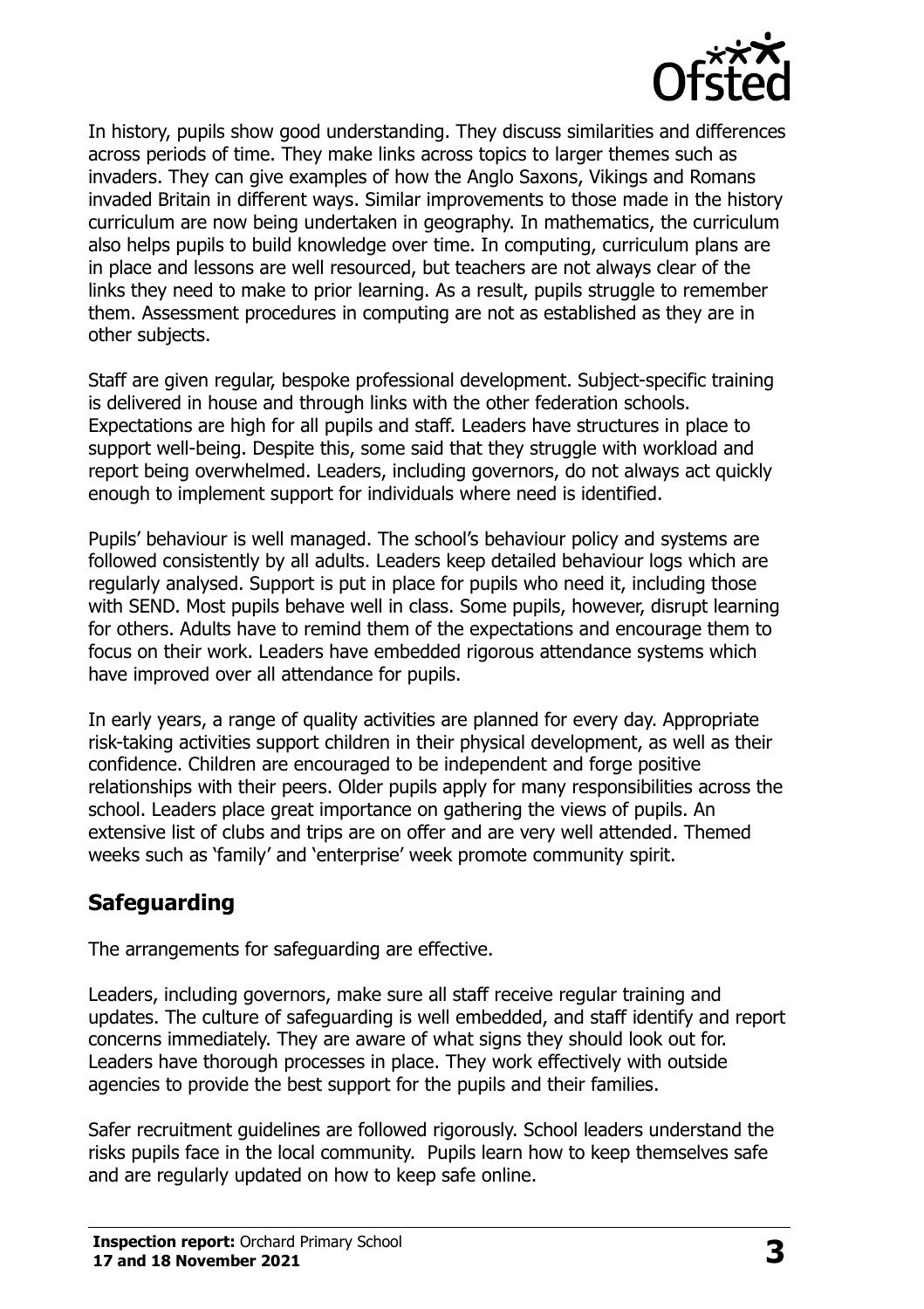

# **What does the school need to do to improve?**

#### **(Information for the school and appropriate authority)**

- Leaders have provided clear intent for all curriculum subjects. Most subjects identify the end points to be reached by pupils, and assessment routines are made explicit to teachers. This is not the case in every subject. In computing, for example, teachers cannot confidently tell how much pupils know and remember. Pupils are not able to articulate their learning and how it has built up over time. Leaders must ensure that assessment opportunities are established and effective in all subjects.
- Leaders have extremely high expectations for all staff. However, notwithstanding support structures in place, some struggle with workload and feel overwhelmed. Although leaders have identified these concerns, they have not been addressed quickly enough. In consultation with staff, leaders should take effective action to reduce unnecessary workload.

## **How can I feed back my views?**

You can use [Ofsted Parent View](http://parentview.ofsted.gov.uk/) to give Ofsted your opinion on your child's school, or to find out what other parents and carers think. We use information from Ofsted Parent View when deciding which schools to inspect, when to inspect them and as part of their inspection.

The Department for Education has further [guidance](http://www.gov.uk/complain-about-school) on how to complain about a school.

If you are the school and you are not happy with the inspection or the report, you can [complain to Ofsted.](http://www.gov.uk/complain-ofsted-report)

## **Further information**

You can search for [published performance information](http://www.compare-school-performance.service.gov.uk/) about the school.

In the report, ['disadvantaged pupils'](http://www.gov.uk/guidance/pupil-premium-information-for-schools-and-alternative-provision-settings) refers to those pupils who attract government pupil premium funding: pupils claiming free school meals at any point in the last six years and pupils in care or who left care through adoption or another formal route.

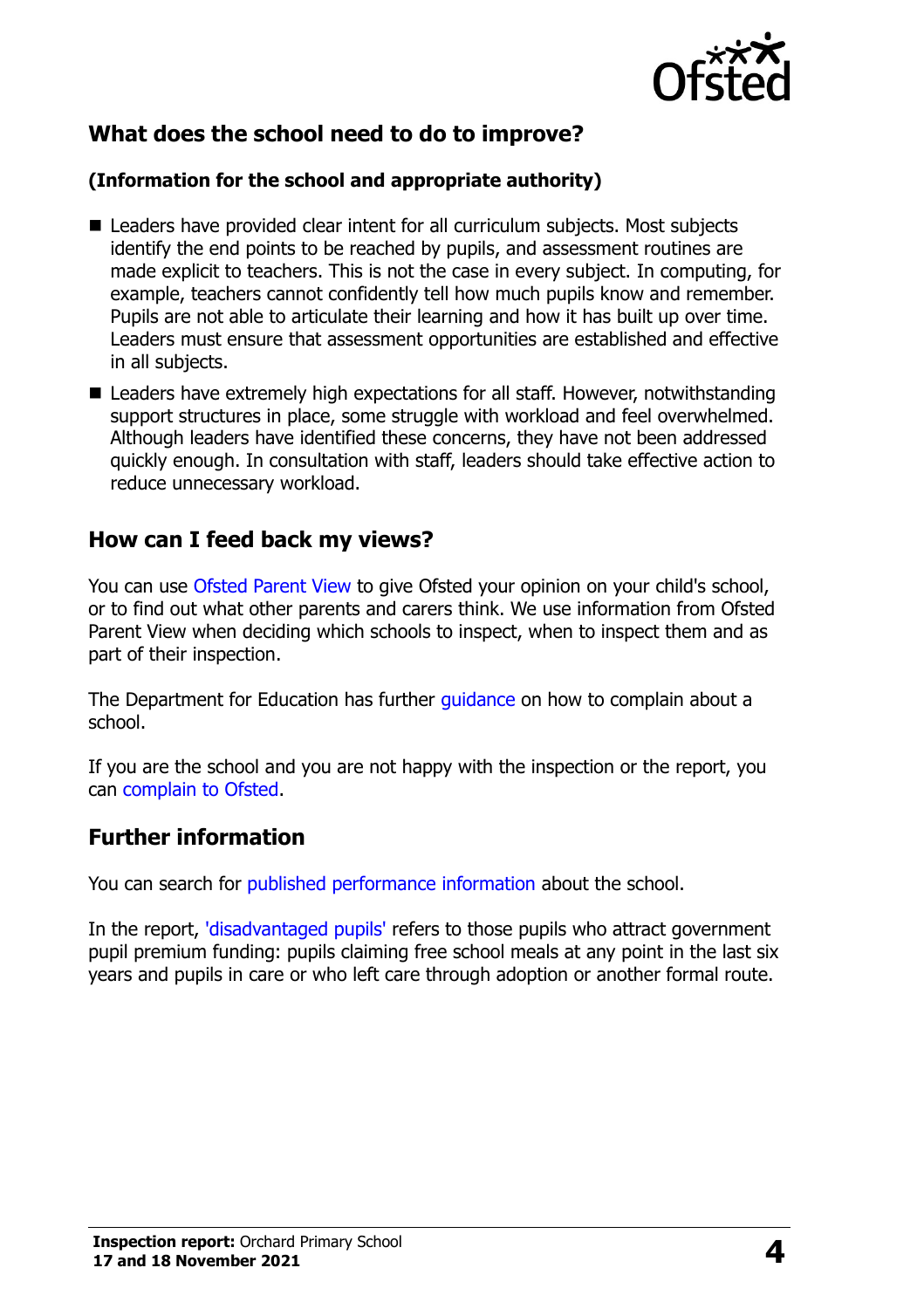

# **School details**

| Unique reference number             | 100234                                                              |
|-------------------------------------|---------------------------------------------------------------------|
| <b>Local authority</b>              | Hackney                                                             |
| <b>Inspection number</b>            | 10210144                                                            |
| <b>Type of school</b>               | Primary                                                             |
| <b>School category</b>              | Community                                                           |
| Age range of pupils                 | 3 to 11                                                             |
| <b>Gender of pupils</b>             | Mixed                                                               |
| Number of pupils on the school roll | 676                                                                 |
| <b>Appropriate authority</b>        | The governing body                                                  |
| <b>Chair of governing body</b>      | James Gowland                                                       |
| <b>Headteacher</b>                  | Acting Headteacher Aimee Walker                                     |
| Website                             | www.orchard.hackney.sch.uk/                                         |
| Date of previous inspection         | 6 October 2020, under section 8 of the<br><b>Education Act 2005</b> |

# **Information about this school**

- This is a larger than average-sized primary school. It has grown into a three-form entry school. It is part of the Viridis Schools Federation of three schools.
- The proportion of pupils with SEND and with education, health and care plans is above average.
- Some children in the nursery attend part time and some full time.

# **Information about this inspection**

The inspector(s) carried out this inspection under section 5 of the Education Act 2005.

- This was the first routine inspection the school received since the COVID-19 pandemic began. Inspectors discussed the impact of the pandemic with school leaders and have taken that into account in their evaluation.
- **Inspectors held meetings with senior leaders from the school. They met with** three members of the governing body, including the chair of governors. A phone call was made with the local authority school improvement partner.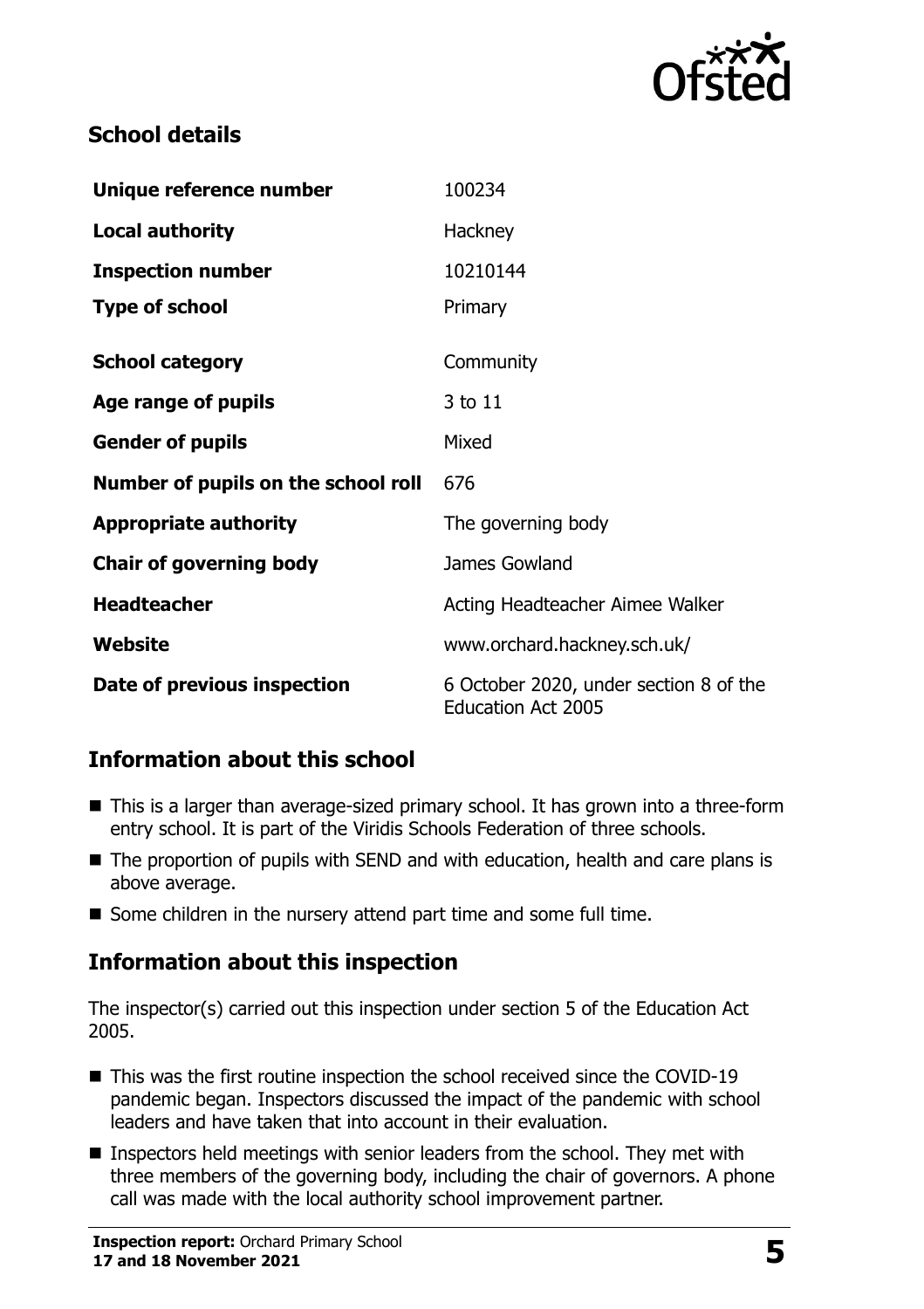

- **Inspectors met pupils to understand their views on the school.**
- **Inspectors did deep dives in the following subjects: early reading, mathematics,** history, modern foreign languages, music and computing. As part of the part of the deep dives, inspectors met with leaders to discuss curriculum plans, visited lessons with senior leaders, met with teachers, and looked at pupils' work.
- Inspectors considered the well-being and behaviour of pupils during lesson visits and around the school. They observed pupils as they arrived at school in the morning.
- Inspectors considered the effectiveness of safeguarding through discussions with leaders, teachers and support staff. They looked at records relating to safeguarding, including pre-employment checks.
- **Inspectors spoke to most of the staff about their workload and well-being. They** considered staff responses to the Ofsted survey. They also looked at the parent and pupil surveys.
- Inspectors reviewed a wide of documentation provided by the school. This included the school improvement plan, school evaluation, curriculum documentation and school policies.

#### **Inspection team**

| Aliki Constantopoulou, lead inspector | Her Majesty's Inspector |
|---------------------------------------|-------------------------|
| Rosemarie Kennedy                     | Ofsted Inspector        |
| Joy Barter                            | Ofsted Inspector        |
| David Bryant                          | Ofsted Inspector        |